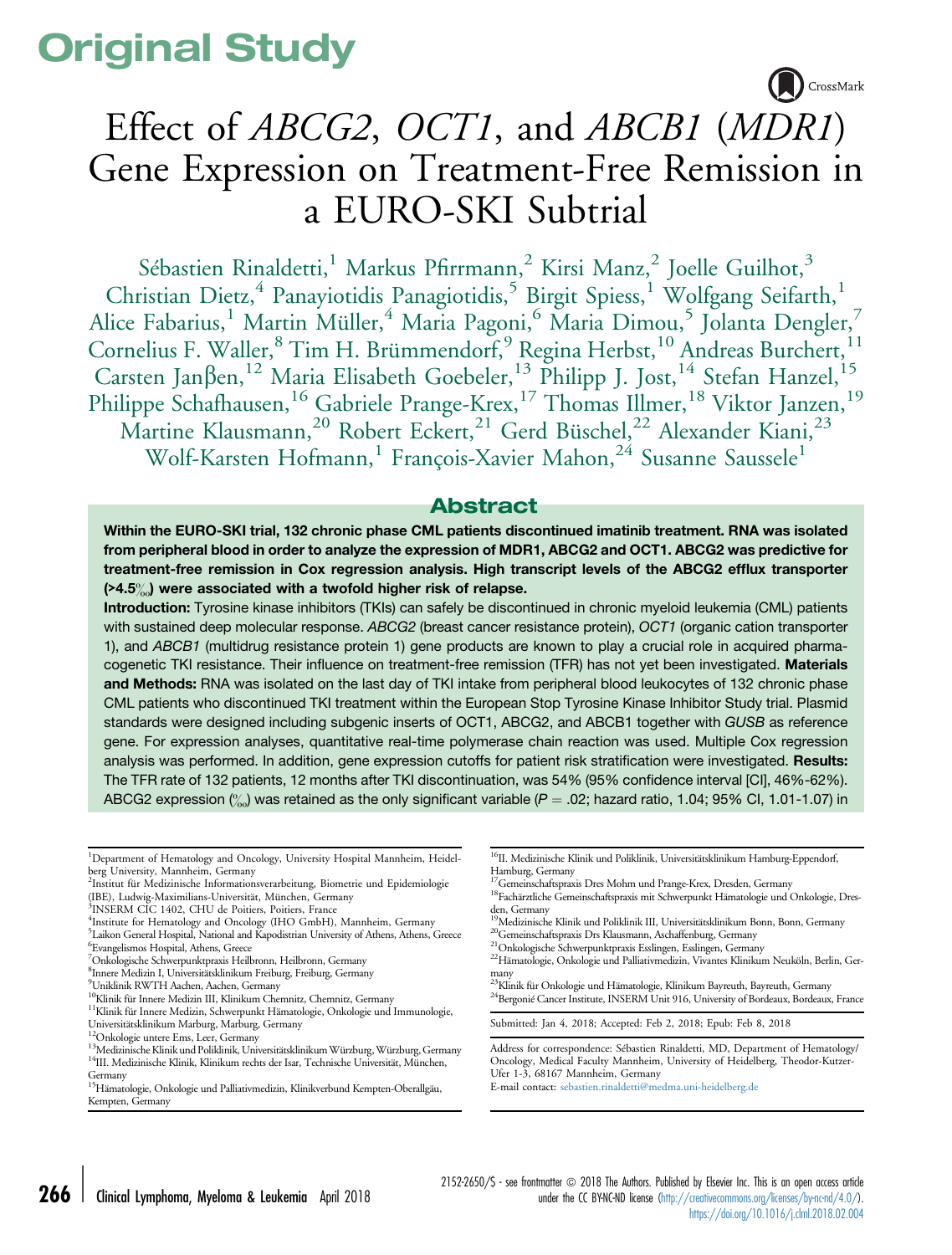multiple Cox regression analysis. Only for the ABCG2 efflux transporter, a significant cutoff was found ( $P = .04$ ). Patients with an ABCG2/GUSB transcript level  $>4.5\%$  (n = 93) showed a 12-month TFR rate of 47% (95% CI, 37%-57%), whereas patients with low ABCG2 expression ( $\leq$ 4.5‰; n  $=$  39) had a 12-month TFR rate of 72% (95% Cl, 55%-82%). Conclusion: In this study, we investigated the effect of pharmacogenetics in the context of a CML treatment discontinuation trial. The transcript levels of the efflux transporter ABCG2 predicted TFR after TKI discontinuation.

Clinical Lymphoma, Myeloma & Leukemia, Vol. 18, No. 4, 266-71 © 2018 The Authors. Published by Elsevier Inc. This is an open access article under the CC BY-NC-ND license (<http://creativecommons.org/licenses/by-nc-nd/4.0/>). Keywords: ABCG2, Biomarker, CML, Imatinib, Prediction

## Introduction

Tyrosine kinase inhibitor (TKI) discontinuation in chronic myeloid leukemia (CML) constitutes an important pillar in future CML treatment.<sup>[1](#page-5-0)</sup> Several studies showed that TKIs can safely be discontinued in CML patients with sustained deep molecular response (DMR). $2-4$  So far, DMR and treatment duration were shown to be predictive for successful treatment-free remission (TFR) whereas age, risk scores, and sex were not known to have an influence.<sup>[3](#page-5-0)</sup> In addition, molecular levels of DMR (molecular response [4](#page-5-0)- $\log$  reduction [MR<sup>4</sup>], molecular response 4.5- $\log$ reduction) were not reported to be predictive for  $TFR$ <sup>[2,5](#page-5-0)</sup> Until now, TFR biomarker research focused mainly on immune surveillance and immune exhaustion. Natural killer cells and CD86+ cells proved to be predictive for relapse-free survival.<sup>[6-8](#page-5-0)</sup> However, the effect of pharmacogenetic factors has not yet been analyzed in the recent context of discontinuation trials.

The breast cancer resistance protein (ABCG2), organic cation transporter 1 (OCT1), and multidrug resistance protein (ABCB1) gene products are known to play a crucial role in acquired pharmacokinetic drug resistance and DMR in nilotinib, imatinib, and dasatinib treatment of CML patients.<sup>[9,10](#page-5-0)</sup> The human organic cation transporter 1 (OCT1, human organic cation transporter 1, or solute carrier family 22 member 1) is involved in the absorption, distribution, and elimination of endogenous compounds, toxins, and other xenobiotics that are positively charged at physiological pH. $^{11}$  $^{11}$  $^{11}$  OCT1 activity was shown to predict overall survival and TKI response in CML patients. $12,13$  Some studies showed that its gene expression predicts TKI response<sup>[14 pp 1,15](#page-5-0)</sup> but the results could not be reproduced in several other studies.<sup>[16,17](#page-5-0)</sup> Thus, this correlation is still a matter of debate. ABCB1 (P-glycoprotein, multidrug resistance protein 1 [MDR1]) and ABCG2 (breast cancer resistance protein) are 2 members of the adenosine triphosphate-binding cassette family of membrane transporters, prominent for their role in multidrug resistance. Imatinib, dasatinib, and nilotinib were shown to be substrates as well as competitive inhibitors in different extents.<sup>[18-23](#page-5-0)</sup> ABCB1 expression has been reported to predict TKI response.<sup>23-25</sup>  $PP$ <sup>1</sup> A recent meta-analysis showed that ABCG2 polymorphisms were potential CML response predictors.<sup>[26](#page-5-0)</sup> In this study, we aimed to investigate whether aberrant gene expression of these influx and efflux channels predispose for CML relapse after TKI discontinuation.

## Methods

## Samples and Study Design

This analysis included 132 CML patients from the European Stop Tyrosine Kinase Inhibitor Study (EURO-SKI) trial, a prospective multicenter TKI discontinuation trial  $(NCT01596114).$ <sup>[3](#page-5-0)</sup> In accordance with the Declaration of Helsinki, written informed consent was obtained from all patients. According to the EURO-SKI inclusion criteria, patients with  $MR<sup>4</sup>$  duration of at least 1 year and TKI treatment of at least 3 years were enrolled. TFR is on the basis of survival without loss of major molecular response and is expressed as molecular relapse-free survival rate in the Kaplan-Meier analysis.

Gene expression analyses were performed on leukocyte RNA isolated from peripheral blood samples of patients screened in our center and 10 healthy individuals (male  $n = 5$ ; female  $n = 5$ ) served as controls. Blood samples were collected at the last day of TKI intake (baseline).

#### Molecular Analysis

The gene expression levels of breakpoint cluster region (BCR)- Abelson murine leukemia viral oncogene homolog (ABL) and ABL1 were determined using quantitative real-time polymerase chain reaction (qRT-PCR) from total leukocyte RNA of peripheral blood samples. BCR-ABL transcript levels were measured using standard plasmid dilutions, as described previously.<sup>[27](#page-5-0)</sup> Ratios derived from BCR-ABL/ABL1 were converted to the International Scale.

The qRT-PCR reactions for quantifying ABCB1, ABCG2, OCT1, and GUSB (beta-glucuronidase 1, reference gene) consisted of (per 20-µL reaction mix): 4 µL LightCycler 480 Probes Master Mix (Roche Diagnostics, Indianapolis, IN), 0.5 µL reverse primer, 0.5 µL forward primer, 0.25 µL anchor probe, 0.25 µL sensor probe (TIB Molbiol, Berlin, Germany), and 2 µL cDNA or plasmid dilution (see Supplemental Table 1 in the online version: primer sequences). The cycle settings were the following: 10 minutes denaturation at 95°C, 40 cycles of 10-second denaturation at 95 $^{\circ}$ C, 20 seconds annealing at 60 $^{\circ}$ C, and 30 seconds elongation at  $72^{\circ}$ C.

### Cloning of Plasmid Standards

The plasmid was cloned by transforming and cultivating Escherichia coli one shot Top10F' (Invitrogen, Carlsbad, CA). The preparation of the plasmid DNA was done using HiSpeed Plasmid Maxi Kit (Qiagen, Hilden, Germany). Plasmid linearization was performed using the Xbal restriction enzyme. For absolute quantification of the ABCB1, ABCG2, and OCT1 transcript levels, the 5-log series of plasmid dilutions were amplified using qRT-PCR. For this reason, the pEX-A2 plasmid design (ID: 3321214, Eurofins, Luxembourg) contained an 861-base pair insert, on the basis of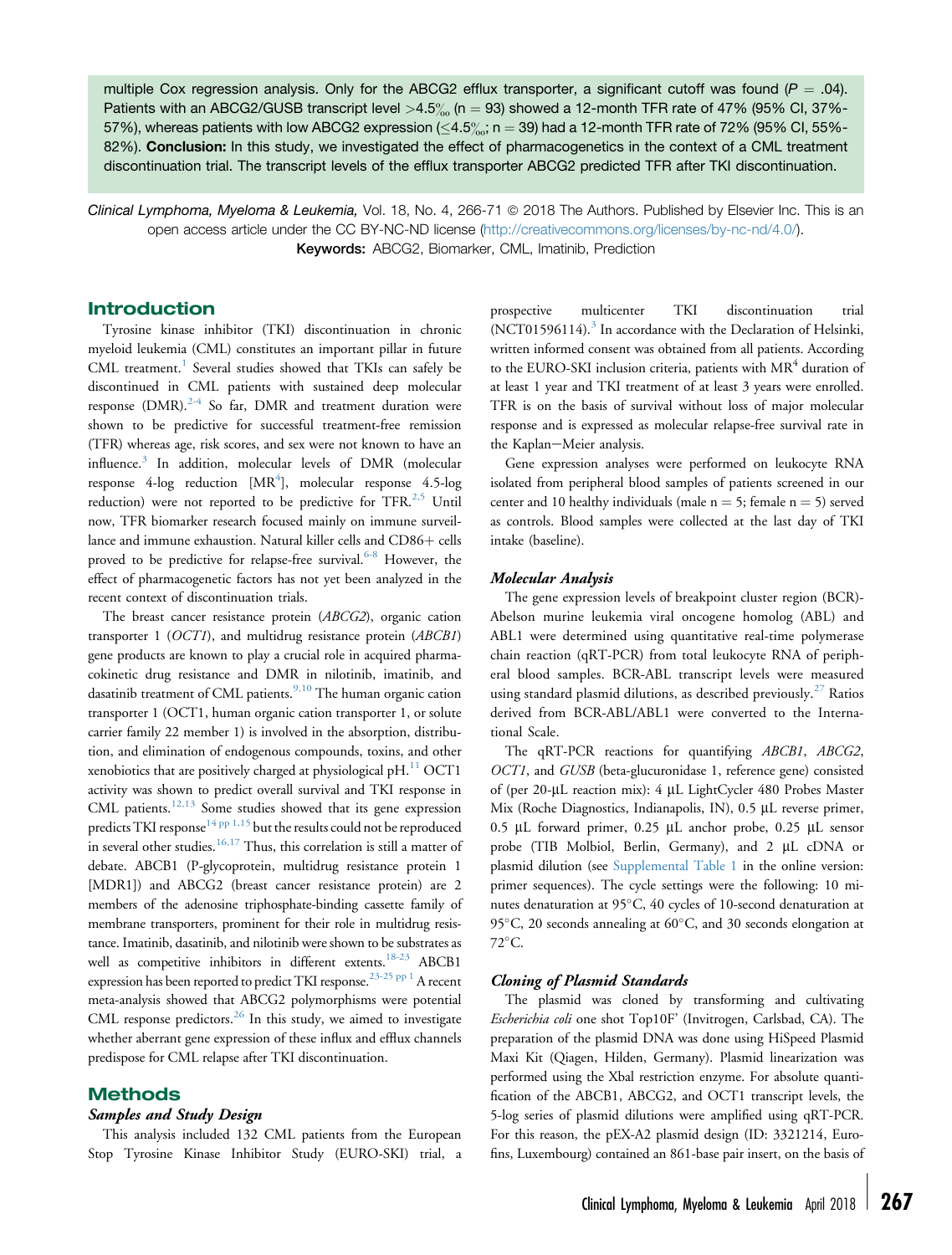# ABCG2 Predicts Treatment-Free Remission in CML

subgenic stretches of ABCB1, ABCG2, OCT1, and GUSB (reference gene) with their specific primer sequences.

The 5-log plasmid dilutions with a range from 40 to 400,000 transcripts were detected in all qRT-PCR runs. ABCG2, ABCB1, and OCT1 transcripts were detectable in every sample and their expression rate is presented as "gene of interest/GUSB" ratio.

## Statistical Analysis

The hazard ratio (HR) of the efflux and influx channel transcript levels was estimated using Cox regression analysis. Significance was determined using the Wald test. Cutoffs for ABCG2, OCT1, and ABCB1 were sought for in 10,000 bootstrap samples of size  $n =$ 132.<sup>[28](#page-5-0)</sup> In line with the minimal  $P$  value approach, within each sample the log-rank test was used to identify a threshold that separated 2 groups of patients with most different relapse proba-bilities.<sup>[29](#page-5-0)</sup> While adjusting for multiple testing using the Bonferroni correction for a candidate threshold, the differences in the relapse probabilities of the resulting groups had to be statistically signifi-cant.<sup>[30](#page-5-0)</sup> Association between variables was analyzed using the Mann-Whitney  $U$  test or Spearman rank correlation coefficient, whichever was applicable. Two related samples were compared using the Wilcoxon signed rank test. Relapse was defined as the first loss of major molecular response at any time. The study has an exploratory character. Apart from cutoff selection using the minimal P value method, multiplicity was not considered. For the 2-sided P values, the unadjusted significance level of .05 was applied to all statistical tests. Calculations were done using SAS (version 9.4, SAS Institute Inc, Cary, NC), the programming software R (version 3.2.2, R Foundation for Statistical Computing, Vienna, Austria), and SPSS (version 20, IBM Corp, Armonk, NY). To identify a minimal  $P$  value, the R package "party" (version 1.0-25) was applied.





# **Results**

#### Patient Characteristics

In our cohort, 132 chronic phase CML patients discontinued TKI treatment. The molecular relapse-free survival rate at 12 months resulted in 54% (95% confidence interval [CI], 46%-62%; Figure 1). Median observation time was 17 months. Median of  $MR<sup>4</sup>$  and TKI treatment duration was 4.3 and 7.6 years, respectively. Patients were exclusively treated with imatinib. Further patient characteristics are summarized in Table 1.

#### ABCB1, ABCG2, and OCT1 Expression Levels

Throughout the cohort, ABCB1 showed the highest gene expression in peripheral blood leukocytes (70%; range, 18-512) whereas *ABCG2* showed the lowest transcripts levels (0.7%; range, 0-4). Twelve months after TKI discontinuation, the efflux transporters ABCG2 as well as ABCB1 and the influx transporter OCT1 presented no significant differences between relapsed and nonrelapsed patients ( $P > .05$ ). The comparison with healthy controls revealed significant overexpression of ABCB1 (P < .03) and suppression of OCT1 ( $P < .03$ ) transcripts in chronic phase CML patients [\(Figure 2\)](#page-3-0). The efflux transporter ABCG2 showed no significant changes in gene expression between EURO-SKI patients and healthy controls ([Figure 2](#page-3-0)A).

We further investigated the effect of TKI withdrawal upon gene expression. After TKI discontinuation, in 40 patients analyzed, a significant downregulation of ABCB1 at the day of relapse was shown ( $P = .017$ ; [Figure 3](#page-3-0)C). The other channels showed no such transcript level adaption after imatinib discontinuation ( $P > .05$ ; [Figure 3](#page-4-0)A and [B\)](#page-3-0).

# Multiple Regression Analyses, Cutoff Investigation, and Risk Stratification

Prognostic significance of transcript levels was assessed using multiple Cox regression analysis, considering age and sex as well as the clinically relevant factors  $MR<sup>4</sup>$  duration and TKI duration as candidate variables. Prognostic scores (eg, European Treatment and Outcome Study, Sokal, Euro, and European Treatment and Outcome Study long-term survival) could not be considered because they were not sufficiently documented. ABCG2 expression  $\binom{0}{00}$  was retained as the only significant variable in the model (P = .02; HR, 1.04; 95% CI, 1.01-1.07). Adjusted for multiple testing and most often chosen in the bootstrap samples, the threshold

| Table 1<br><b>Clinicopathologic Characteristics of the 132 EURO-SKI</b><br><b>Patients</b> |  |                                                     |
|--------------------------------------------------------------------------------------------|--|-----------------------------------------------------|
| <b>Patient Characteristic</b>                                                              |  | <b>Median Value (Range) or</b><br><b>Percentage</b> |
| Age, Years                                                                                 |  | $62(27-87)$                                         |
| Male Sex                                                                                   |  | 52                                                  |
| TKI Duration, Years ( $n = 130$ )                                                          |  | $7.6(3-14)$                                         |
| MR <sup>4</sup> Duration, Years                                                            |  | $4.3(1-13)$                                         |
| ABCG2 Expression, %                                                                        |  | $0.7(0-4)$                                          |
| OCT1 Expression, %                                                                         |  | $4.1 (0.2 - 26)$                                    |
| ABCB1 Expression, %                                                                        |  | 70 (18-512)                                         |

Abbreviations: EURO-SKI = European Stop Tyrosine Kinase Inhibitor Study trial;  $MR^4 = mo$ lecular response 4-log reduction;  $TKI =$  tyrosine kinase inhibitor.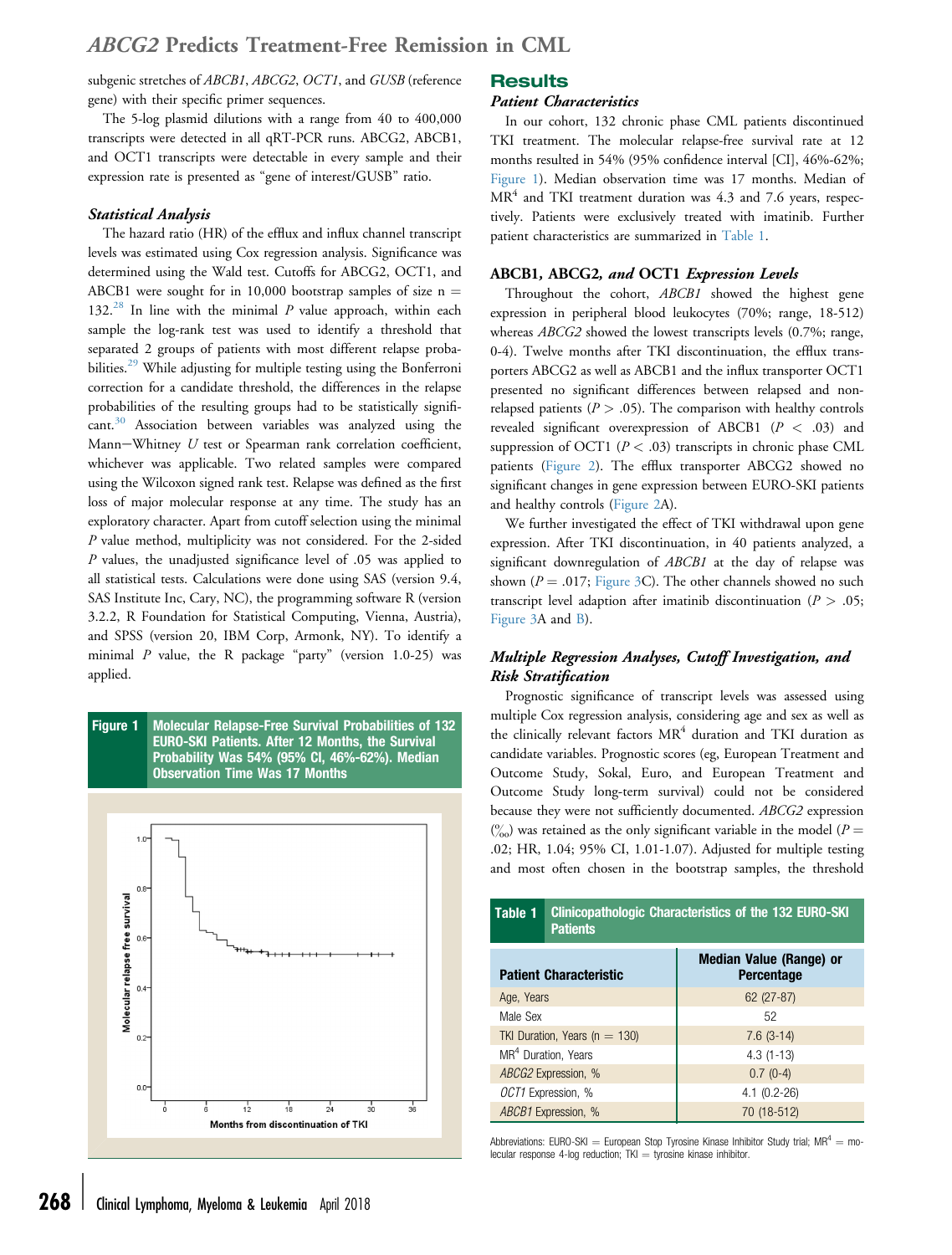# Sébastien Rinaldetti et al

<span id="page-3-0"></span>



 $4.5\%$  resulted in a significant risk stratification for the ABCG2 efflux transporter ( $P = .04$ ; [Figure 4\)](#page-4-0). Patients with an ABCG2/ GUSB transcript level  $>4.5\%$  (n = 93) had a 12-month relapsefree survival rate of 47% (95% CI, 37%-57%), whereas patients with lower ABCG2 expression ( $\leq 4.5\%$ <sub>0</sub>; n = 39) showed a 12month TFR of 72% (95% CI, 55%-82%; [Figure 4\)](#page-4-0). ABCG2/ GUSB transcript level  $>4.5\%$  showed approximately a twofold higher risk of relapse after treatment discontinuation (HR, 1.92; 95% CI, 1.02-3.61). Cutoff analysis of OCT1 and ABCB1 provided no gene expression threshold with significant risk stratification.

All genes were tested for correlation with the BCR-ABL international scale transcript level before stopping as well as with TKI and  $MR<sup>4</sup>$  duration. No significant correlation was found (Spearman correlation  $P > .05$ ).

# **Discussion**

The present study was designed to determine the effect of pharmacogenetics on response after CML treatment discontinuation. On the basis of our findings, ABCG2 expression as opposed to

OCT1 and ABCB1 (MDR1) was an independent predictor of TFR after TKI discontinuation. Accordingly, patients with a high expression of the ABCG2 efflux transporter  $(>4.5\%)$  were shown to have a twofold higher risk of relapse. These findings seem to be reasonable from a biological point of view, according to the hypothesis that a higher gene expression of ABCG2 might increase TKI efflux on the protein level and impair treatment.

In- and efflux transporter expression analyses of CML patients after long-term TKI treatment (median TKI duration, 7.6 years; median DMR duration, 4.3 years) have not been reported in the literature before. The results of this study showed that patients in DMR presented a different expression level of ABCB1 and OCT1, compared with healthy controls.

The overexpression of ABCB1 (MDR1) and suppression of OCT1 might confer a survival or selection advantage. ABCB1 seemed to respond most sensitively to TKI exposure, because imatinib withdrawal led to a significant downregulation or normalization of its transcript levels. In contrast, the expression of ABCG2 was similar to healthy controls. An in vivo study showed that ABCG2 is indirectly regulated by thephosphatidylinositol-4,5-



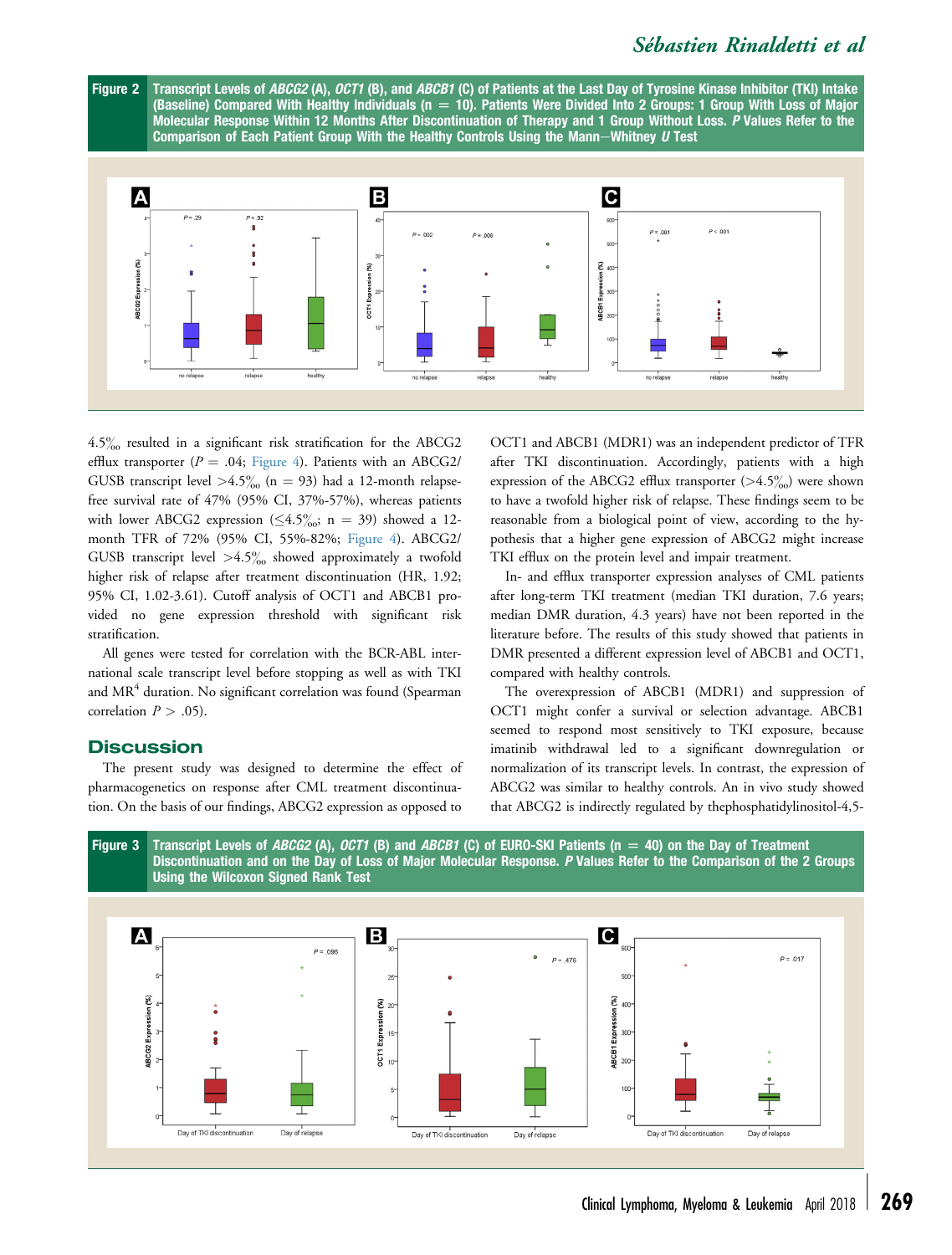# <span id="page-4-0"></span>ABCG2 Predicts Treatment-Free Remission in CML

Figure 4 Molecular Relapse-Free Survival Probabilities of 132 EURO-SKI Patients Stratified in Accordance With Their ABCG2/GUSB Ratio on the Day of Treatment Discontinuation. Patients With ABCG2/GUSB Ratio  $>4.5\%$  (Red) Showed a Higher Risk of Relapse Comparison With Patients With ABCG2 Transcripts  $\leq 4.5\%$  (P = .04, Log Rank Test)



Abbreviation:  $TKI =$  tyrosine kinase inhibitor.

bisphosphate 3-kinase, RAC-alpha serine/threonine-protein kinase pathway, which is inhibited by imatinib-induced reduction of phosphorylated RAC-alpha serine/threonine-protein kinase.<sup>31</sup> PP<sup>2</sup> Inhibition of this pathway led to a post-transcriptional reduction of ABCG2 protein expression. An in vitro long-term exposure study showed a decrease in ABCG2 transcript level over time in K562 cells upon imatinib and dasatinib exposure. $32$  In the present study most BCR-ABL positive cells had likely been eradicated and "normal" hematopoiesis was analyzed. The effect of TKI long-term exposure on in- and efflux transporters in BCR-ABL negative cells is yet not well understood. Our data confirmed the lack of autoinduction of ABCG2 after long-term imatinib exposure, as shown by Gardner et al in a murine model.<sup>[33](#page-5-0)</sup> This study further presented a decline of ABCG2 protein expression after weeks of TKI exposure in liver and intestinal tissue. A possible explanation might be a TKI-mediated enhanced ABCG2 mRNA lysosomal degradation.<sup>[34,35](#page-5-0)</sup>

In- and efflux transporter expression did not correlate with TKI and  $MR<sup>4</sup>$  duration. Concerning ABCB1, recent data showed that a highfold rise of the ABCB1 mRNA expression from diagnosis to day 22 of imatinib therapy predicted patient response. $^{24}$  Thus our data cannot exclude a possible correlation between the in- and efflux transporter expression and TKI and  $MR<sup>4</sup>$  duration, because aberrant OCT1 and ABCB1 expression might develop early upon TKI exposure and correlation might get lost after years of  $MR<sup>4</sup>$  and TKI treatment.

With regard to the ABCG2 gene expression, we showed that differential expression of a noninvasive biomarker can be detected using a sensitive quantification method on the basis of plasmid standards and may be used for TFR prediction. However, our findings need further validation by an independent cohort. Indeed, patients with high ABCG2 expression showed similar TFR rates (47%) than the overall study population (54%). However, patients with low ABCG2 expression may be eligible for shorter TKI treatment duration before therapy discontinuation. Furthermore, the impact of the in- and efflux transporters has to be reevaluated separately for each TKI. To improve the prediction of relapse-free survival, we suggest ABCG2 be integrated in a multiple marker panel, because gene signatures might better reflect the multifactorial process of TFR.

#### Conclusion

This study was set out with the aim of investigating the effect of pharmacogenetics in a CML treatment discontinuation trial. ABCG2 gene expression as opposed to OCT1 and ABCB1 (MDR1) predicted TFR after TKI discontinuation. High transcript levels of the ABCG2 efflux transporter  $(>4.5\%)$  were associated with a twofold higher risk of relapse.

## Clinical Practice Points

- To date there exist no non-invasive molecular biomarkers predicting treatment-free remission after TKI discontinuation. In addition, it is little known about the pharmacogenomics in TKI discontinuation.
- The results of this study showed that patients in DMR after several years of TKI treatment presented differential expression of ABCB1 and OCT1, compared to healthy controls. However, only ABCG2 was predictive for treatment-free remission in Cox regression analysis. High transcript levels of the ABCG2 efflux transporter  $(>4.5\%)$  were associated with a twofold higher risk of relapse.
- ABCG2 may be a valuable biomarker to be integrated in a multiple marker screening for TFR prediction.

## Acknowledgments

For excellent experimental assistance and data collection we are thankful to Caroline Hölting, Irina Tarnapolskaja, Elena Felde, Diana Rose, Vanessa Leins, Melanie Bauer, Susanne Keppler-Gerner, and Heike Braun.

## **Disclosure**

S. Saussele received honoraria from Pfizer, Novartis, and Bristol Myers Squibb and received research funding by Bristol Myers Squibb and Novartis. S. Rinaldetti received research funding from Novartis. All coauthors have stated that they have no conflicts of interest.

# Supplemental Data

Supplemental table accompanying this article can be found in the online version at <https://doi.org/10.1016/j.clml.2018.02.004>.